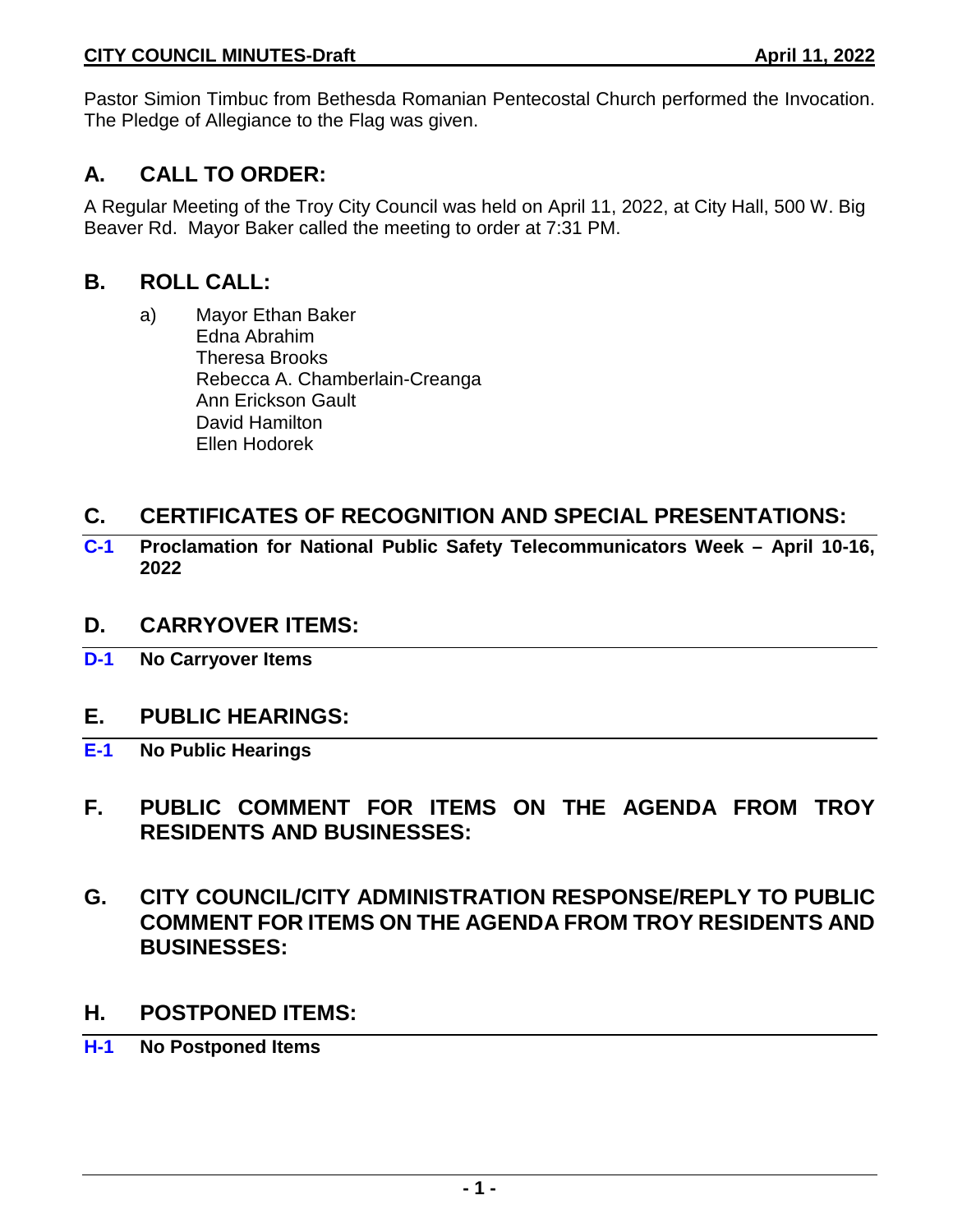## **I. REGULAR BUSINESS:**

- **I-1 Board and Committee Appointments: a) Mayoral Appointments – None; b) City Council Appointments – Traffic Committee**
- **a) Mayoral Appointments: None**
- **b) City Council Appointments:**

Resolution #2022-04-048 Moved by Erickson Gault Seconded by Brooks

RESOLVED, That Troy City Council hereby **APPOINTS** the following nominated person(s) to serve on the Boards and Committees as indicated:

### **Traffic Committee**

Appointed by Council 7 Regular Members 3 Year Term

### **Nominations to the Traffic Committee**:

**Term Expires: 1/31/2025 Cindy Nurak**

Term currently held by: Cindy Nurak

Yes: All-7 No: None

#### **MOTION CARRIED**

- **I-2 Board and Committee Nominations: a) Mayoral Nominations – None; b) City Council Nominations – Charter Revision Committee, Zoning Board of Appeals**
- **a) Mayoral Nominations: None**
- **b) City Council Nominations:**

Resolution #2022-04-049 Moved by Erickson Gault Seconded by Chamberlain-Creanga

RESOLVED, That Troy City Council hereby **FORWARDS** the following nominated person(s) to serve on the Boards and Committees as indicated to the next Regular City Council Meeting for action: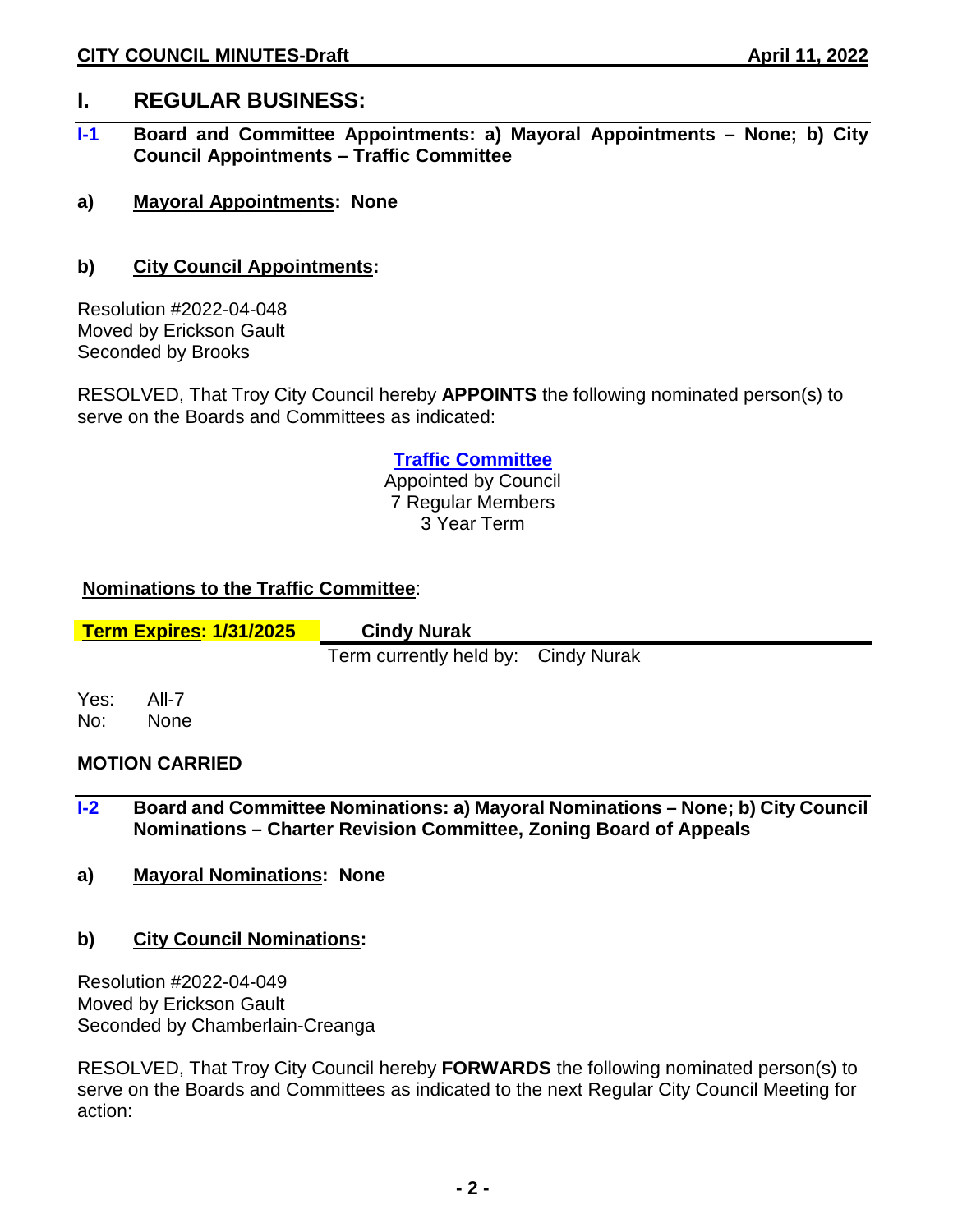## **Charter Revision Committee**

Appointed by Council 7 Regular Members 3 Year Term

#### **Nominations to the Charter Revision Committee**:

**Term Expires: 4/30/2025 Robin Beltramini**

Term currently held by: Robin Beltramini

Yes: All-7 No: None

### **MOTION CARRIED**

Resolution #2022-04-050 Moved by Erickson Gault Seconded by Hodorek

RESOLVED, That Troy City Council hereby **FORWARDS** the following nominated person(s) to serve on the Boards and Committees as indicated to the next Regular City Council Meeting for action:

## **Zoning Board of Appeals**

Appointed by Council 7 Regular Members; 2 Alternates 3 Year Term

## **Nominations to the Zoning Board of Appeals**:

|                                | <b>Term Expires: 4/30/2025</b> | <b>David Eisenbacher</b>                  |             |  |
|--------------------------------|--------------------------------|-------------------------------------------|-------------|--|
|                                |                                | Term currently held by: David Eisenbacher |             |  |
| <b>Term Expires: 4/30/2025</b> |                                | <b>Aaron Green</b>                        |             |  |
|                                |                                | Term currently held by:                   | Aaron Green |  |
| Yes:<br>No:                    | All-7<br><b>None</b>           |                                           |             |  |

## **MOTION CARRIED**

#### **I-3 Request for Closed Session**

Resolution #2022-04-051 Moved by Baker Seconded by Erickson Gault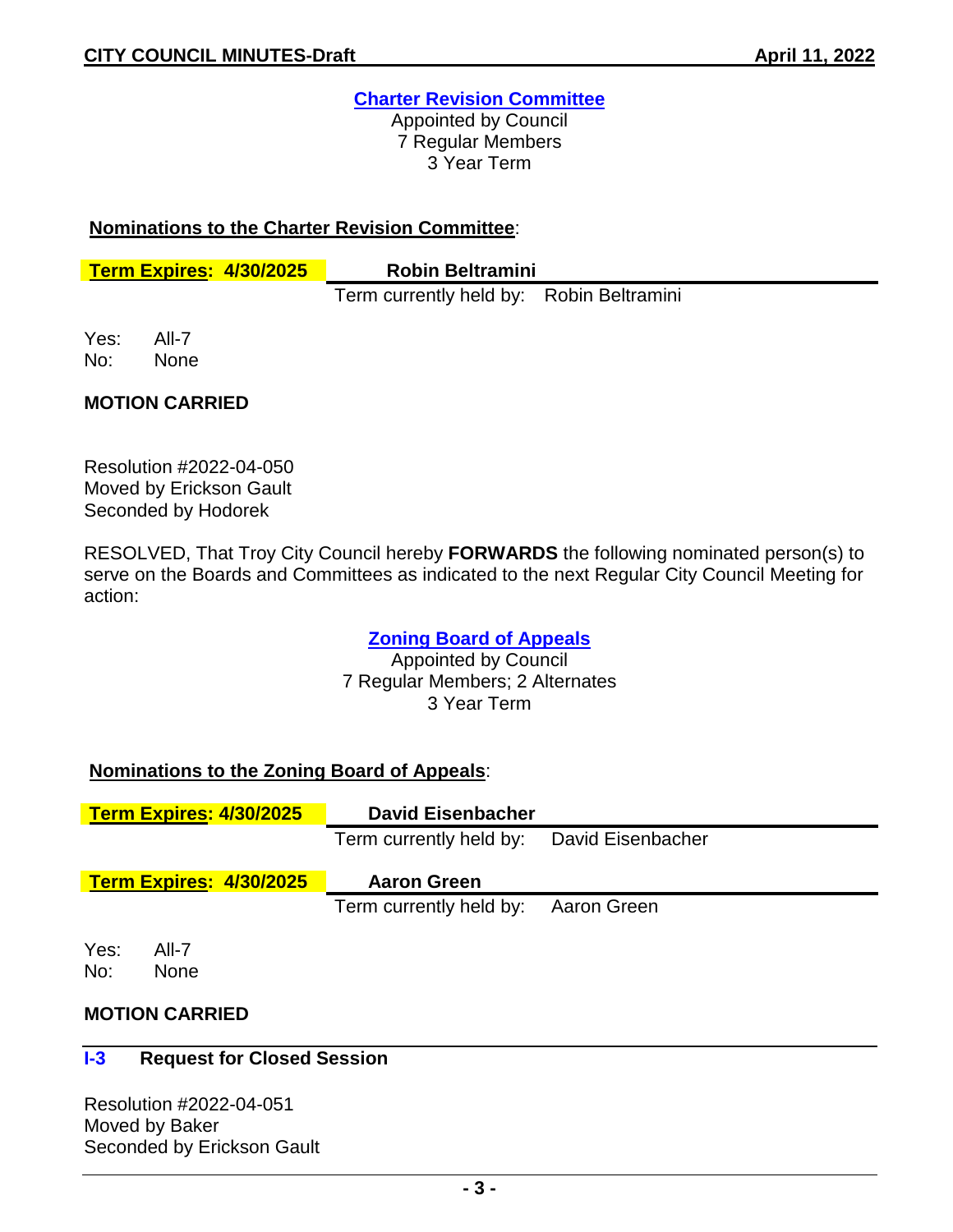BE IT RESOLVED, That Troy City Council **SHALL MEET** in Closed Session, as permitted by MCL15.268 (e) Pending Litigation – *DOJ v. Troy/Adam v. Troy, et. al.*

Yes: All-7 No: None

#### **MOTION CARRIED**

#### **I-4 Request for Salary Increases** *(Introduced by: Mark F. Miller, City Manager)*

Resolution #2022-04-052 Moved by Baker Seconded by Abrahim

- A. RESOLVED, That as a result of a favorable personnel evaluation, the City Manager's salary **SHALL BE INCREASED** 3.5% effective July 1, 2022.
- B. RESOLVED, That as a result of a favorable personnel evaluation, the City Attorney's salary **SHALL BE INCREASED** 3.5% effective July 1, 2022.
- Yes: All-7
- No: None

### **MOTION CARRIED**

**I-5 Standard Purchasing Resolution 2: Low Bidder Meeting Specifications – Sylvan Glen Lake Park Improvements; Standard Purchasing Resolution 5: Approval to Expend Budgeted Funds – Sylvan Glen Lake Park Improvements – Construction Administration and Budget Amendment** *(Introduced by: Kurt Bovensiep, Public Works Director)*

Resolution #2022-04-053 Moved by Hodorek Seconded by Abrahim

RESOLVED, That Troy City Council hereby **AWARDS** a contract to install the proposed improvements in Sylvan Glen Lake Park to the low bidder meeting specification; *WCI Contractors, Inc. of Detroit, MI,* at unit prices contained in the bid tabulation opened March 3, 2022, a copy of which shall be **ATTACHED** to the original Minutes of this meeting, with an estimated total of \$886,900 and with a 15% contingency totaling \$133,000 but not to exceed budgetary limitations.

BE IT FURTHER RESOLVED, That Troy City Council hereby **APPROVES** expending budgeted capital funds to *OHM Advisors of Livonia, MI,* which is one of the City's professional service engineering firms (Resolution #2017-06-105-J-4a), for the construction administration of improvements at Sylvan Glen Lake Park for a total estimated cost of \$127,000 and with a 15% contingency totaling \$19,000 but not to exceed budgetary limitations.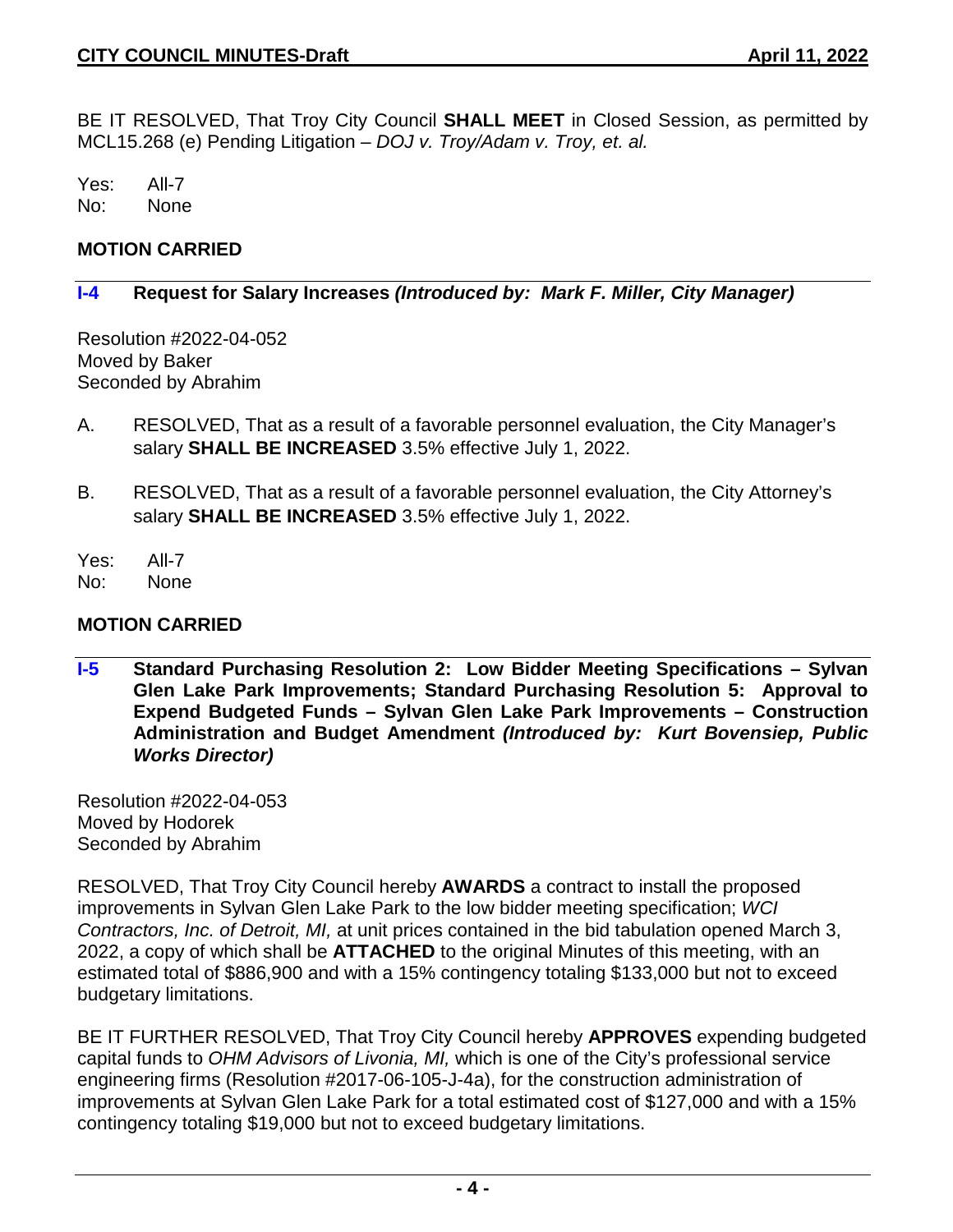BE IT FURTHER RESOLVED, That Troy City Council hereby **APPROVES** a budget amendment of \$916,000 to the Capital Fund- Park Development- Sylvan Glen Lake Park.

BE IT FURTHER RESOLVED, That Troy City Council hereby **APPROVES** City Administration to roll any unused funds from the 2022 budget specific for this project to the 2023 Capital Fund.

BE IT FINALLY RESOLVED, That the awards are **CONTINGENT** upon the contractors' submission of properly executed bid documents, insurance certificates and all other specified requirements.

Yes: All-7 No: None

### **MOTION CARRIED**

## **J. CONSENT AGENDA:**

### **J-1a Approval of "J" Items NOT Removed for Discussion**

Resolution #2022-04-054-J-1a Moved by Abrahim Seconded by Brooks

RESOLVED, That Troy City Council hereby **APPROVES** all items on the Consent Agenda as presented with the exception of Item(s) J-6, which has been removed from the Agenda at the request of City Administration.

Yes: All-7 No: None

## **MOTION CARRIED**

## **J-1b Address of "J" Items Removed for Discussion by City Council**

#### **J-2 Approval of City Council Minutes**

Resolution #2022-04-054-J-2

RESOLVED, That Troy City Council hereby **APPROVES** the following Minutes as submitted:

- a) City Council Minutes-Draft March 21, 2022
- b) Special City Council Minutes-Draft March 23, 2022
- c) Special City Council Minutes-Draft April 4, 2022

## **J-3 Proposed City of Troy Proclamations: None Submitted**

Resolution #2022-04-054-J-3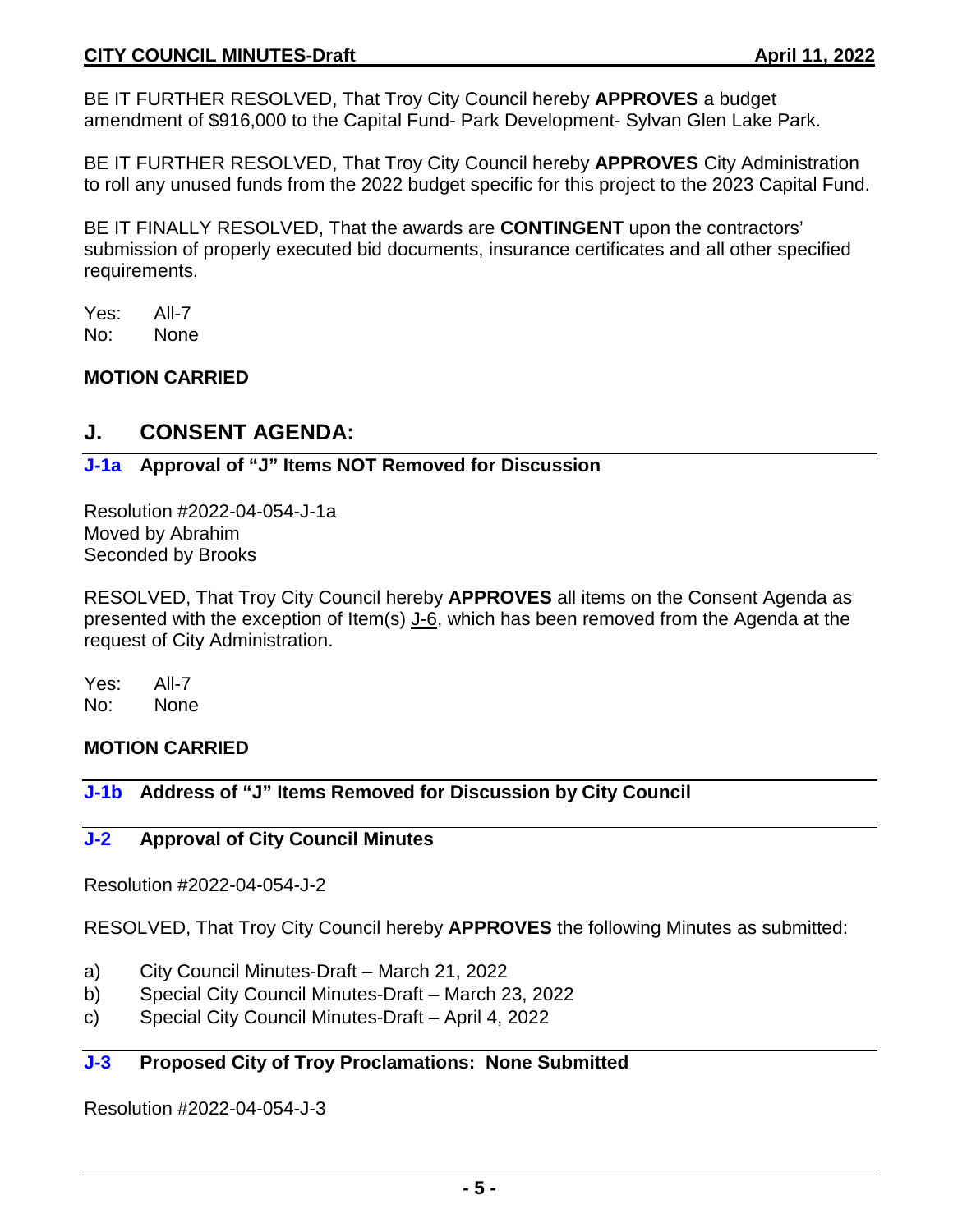a) Proclamation in Recognition of Athens High School 2021-2022 Student Council

#### **J-4 Standard Purchasing Resolutions:**

**a) Standard Purchasing Resolution 9: Approval to Expend Funds for Membership Dues and Renewals Over \$10,000 – Michigan Municipal League**

#### Resolution #2022-04-054-J-4a

RESOLVED, That Troy City Council **AUTHORIZES** payment for annual membership dues to the Michigan Municipal League, for the time period of May 1, 2022 through April 30, 2023, in the amount of \$13,413.

#### **b) Standard Purchasing Resolution 1: Award to Low Bidder – Contract 22-03 – 2022A Joint & Crack Seal Program**

Resolution #2022-04-054-J-4b

RESOLVED, That Troy City Council hereby **AWARDS** Contract No. 22-03, 2022A Joint & Crack Seal Program, to *Scodeller Construction, Inc., 51722 Grand River Avenue, Wixom, MI 48393,* for their adjusted low bid of \$150,000.00.

BE IT FURTHER RESOLVED, That the award is **CONTINGENT** upon submission of proper contract and bid documents, including bonds, insurance certificates and all specified requirements.

#### **J-5 Authorization to Request Reimbursement from Oakland County West Nile Virus Fund**

Resolution #2022-04-054-J-5

RESOLVED, That Troy City Council hereby **AUTHORIZES** the City of Troy Facilities and Grounds Division to seek reimbursement for an amount not-to-exceed \$11,582.15 from the Oakland County West Nile Virus Fund for the expenditures incurred while instituting proactive public health measures used to reduce the population of mosquitoes in the environment.

## **J-6 Application to De-List 54 E. Square Lake Road**

*This item was removed from the Agenda at the request of City Administration.*

#### **J-7 Private Agreement – Contract for Installation of Municipal Improvements – Eden Gardens Site Condominiums – Project No. 19.925.3**

Resolution #2022-04-054-J-7

RESOLVED, That Troy City Council hereby **APPROVES** the Contract for the Installation of Municipal Improvements (Private Agreement) between the City of Troy and Mondrian Properties for the installation of Water Main, Sanitary Sewer, Storm Sewer, Concrete Pavement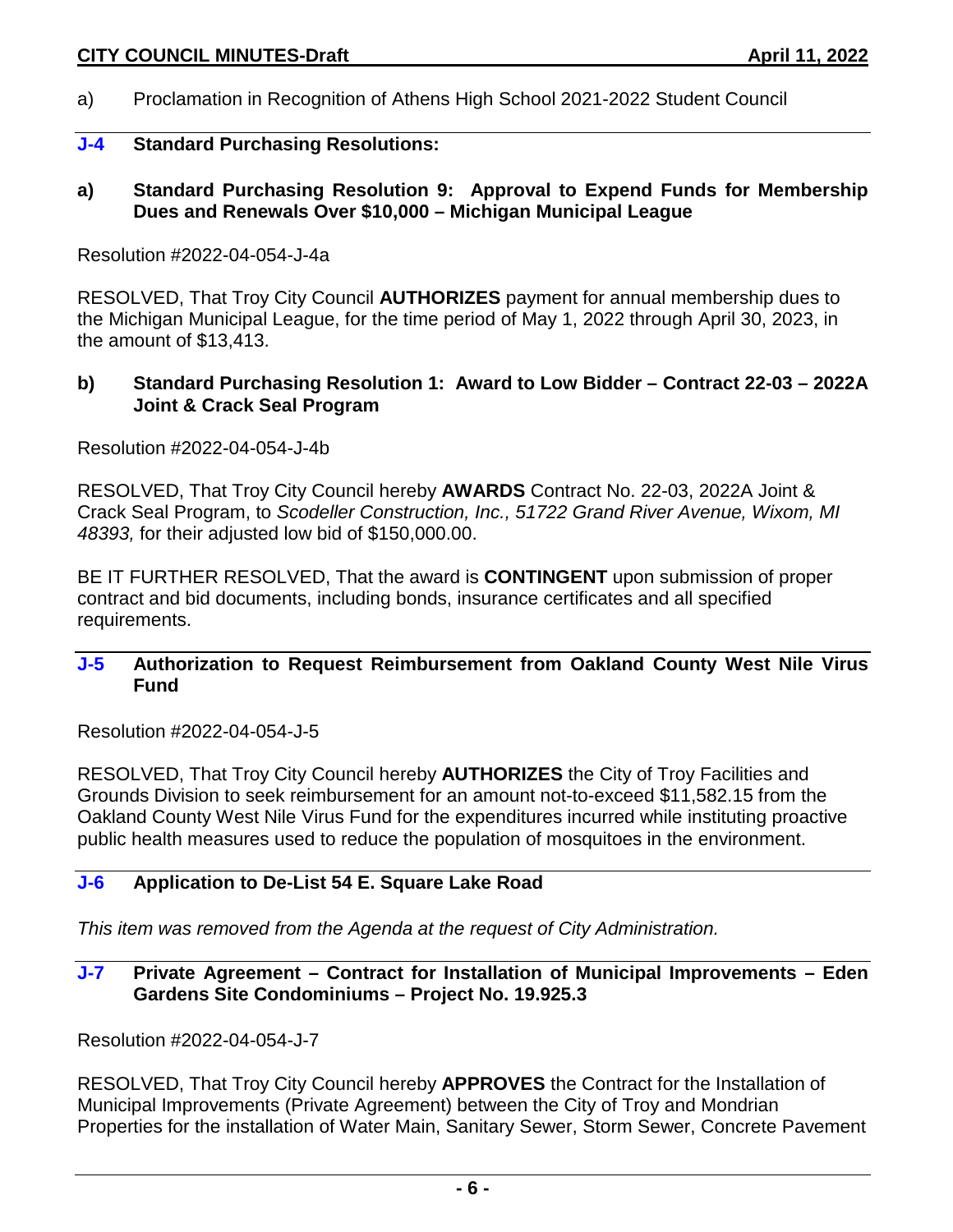& Sidewalk, and the Mayor and City Clerk are **AUTHORIZED** to execute the documents, a copy of which shall be **ATTACHED** to the original Minutes of this meeting.

#### **J-8 Stormwater Management Operations and Maintenance Agreement and Permanent Easement for Storm Sewers and Surface Drainage, Mod Dent Holdings, LLC, Sidwell #88-20-11-101-022**

Resolution #2022-04-054-J-8

RESOLVED, That Troy City Council hereby **APPROVES** a *Stormwater Management Operations and Maintenance Agreement* between the City of Troy and Mod Dent Holdings, LLC, outlining a plan to install, maintain, and operate a private stormwater system on the property owned by Mod Dent Holdings, LLC, and identified with Sidwell #88-20-11-101-022.

BE IT FURTHER RESOLVED, That Troy City Council **AUTHORIZES** the Mayor and City Clerk to execute the Agreement.

BE IT FURTHER RESOLVED, That Troy City Council **ACCEPTS** a permanent easement for storm sewers and surface drainage from Mod Dent Holdings, LLC, owner of the property having Sidwell #88-20-11-101-022.

BE IT FINALLY RESOLVED, That the City Clerk is **DIRECTED** to **RECORD** the Agreement and permanent easement with Oakland County Register of Deeds, copies of which shall be **ATTACHED** to the original Minutes of this meeting.

#### **J-9 Act 51 Mileage Certification for 2021**

Resolution #2022-04-054-J-9

WHEREAS, It is necessary to furnish certain road information to the state of Michigan for the purpose of obtaining funds under Act 51, P.A. 1951, as amended; and,

WHEREAS, The center line of said streets are described as:

*(Meadowlark)* Part of the Southeast ¼ of Section 1, Town 2 North, Range 11 East, City of Troy, Oakland County, Michigan. The centerline of road being more particularly described as follows: Commencing at the Southeast Corner of said Section 1; thence North 89 degrees 56 minutes 43 seconds West, along the South line of said Section 1, 2592.36 feet to the South ¼ Corner of said Section 1 and North 89 degrees 56 minutes 43 seconds West 34.14 feet and North 01 degrees 36 minutes 23 seconds West 427.74 feet and South 89 degrees 56 minutes 44 seconds East 157.48 feet and North 00 degrees 19 minutes 25 seconds East 13.08 feet to the point of beginning of the centerline of Meadowlark; thence North 00 degrees 19 minutes 25 seconds East 214.92 feet to the point of ending of said road. Said centerline of road is 214.92 feet in length more or less.

*(Virgilia)* Part of the Southeast ¼ of Section 16, Town 2 North, Range 11 East, City of Troy, Oakland County, Michigan. The centerline of road being more particularly described as follows: Commencing at the East ¼ Corner of said Section 16; thence North 87 degrees 29 minutes 38 seconds West, along the East and West Quarter line of said Section 16, 1362.16 feet and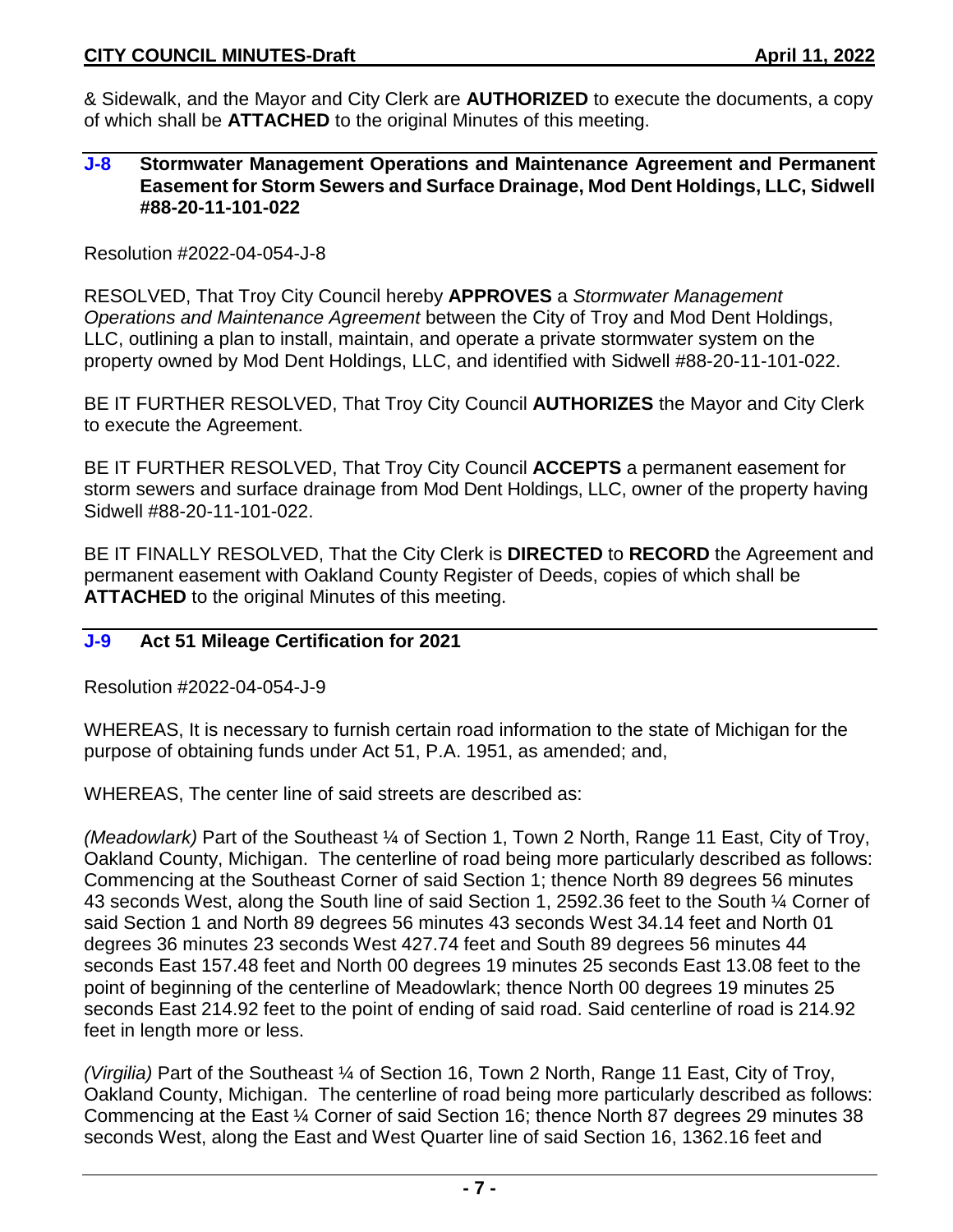South 02 degrees 23 minutes 01 seconds West 768.82 feet to the point of beginning of the centerline of Virgilia; thence on a curve to the left having a radius of 39.00 feet, an arc length of 46.94 feet, and a chord bearing and distance of North 36 degrees 52 minutes 02 seconds East 44.16 feet; thence North 02 degrees 23 minutes 01 seconds East 470.41 feet; thence on a curve to the right having a radius of 39.00 feet, an arc length of 30.43 feet, and a chord bearing and distance of North 24 degrees 43 minutes 35 seconds East 29.66 feet to the point of ending of said road. Said centerline of road is 547.78 feet in length more or less.

*(Webb)* Part of the Southeast ¼ of Section 16, Town 2 North, Range 11 East, City of Troy, Oakland County, Michigan. The centerline of road being more particularly described as follows: Commencing at the East ¼ Corner of said Section 16; thence North 87 degrees 29 minutes 38 seconds West, along the East and West Quarter line of said Section 16, 1362.16 feet and South 02 degrees 23 minutes 01 seconds West 768.82 feet and on a curve to the left having a radius of 39.00 feet, an arc length of 46.94 feet, and a chord bearing and distance of North 36 degrees 52 minutes 02 seconds East 44.16 feet and North 02 degrees 23 minutes 01 seconds East 63.29 feet to the point of beginning of the centerline of Webb; thence South 87 degrees 22 minutes 03 seconds East 70.00 feet to the point of ending of said road. Said centerline of road is 70.00 feet in length more or less.

*(Hart)* Part of the Southeast ¼ of Section 16, Town 2 North, Range 11 East, City of Troy, Oakland County, Michigan. The centerline of road being more particularly described as follows: Commencing at the East ¼ Corner of said Section 16; thence North 87 degrees 29 minutes 38 seconds West, along the East and West Quarter line of said Section 16, 1362.16 feet and South 02 degrees 23 minutes 01 seconds West 310.55 feet and South 87 degrees 36 minutes 59 seconds East 25.00 feet and North 02 degrees 23 minutes 01 seconds East 48.54 feet and on a curve to the right having a radius of 39.00 feet, an arc length of 30.43 feet, and a chord bearing and distance of North 24 degrees 43 minutes 35 seconds East 29.66 feet to the point of beginning of the centerline of Hart; thence on a curve to the right having a radius of 39.00 feet, an arc length of 30.43 feet, and a chord bearing and distance of North 69 degrees 25 minutes 17 seconds East 29.66 feet; thence South 88 degrees 14 minutes 08 seconds East 73.43 feet to the point of ending of said road. Said centerline of road is 103.86 feet in length more or less.

WHEREAS, The above said streets are located within the City of Troy; right of way is under the control of the City of Troy; said streets are public streets and are for public street purposes and were open to the public prior to December 31, 2021;

THEREFORE, BE IT RESOLVED, That Troy City Council hereby **ACCEPTS** the following nonplatted streets: Meadowlark, Virgilia, Webb, and Hart into the City of Troy local street system.

# **K. MEMORANDUMS AND FUTURE COUNCIL AGENDA ITEMS:**

**K-1 Announcement of Public Hearings: None Submitted**

## **K-2 Memorandums (Items submitted to City Council that may require consideration at some future point in time): None Submitted**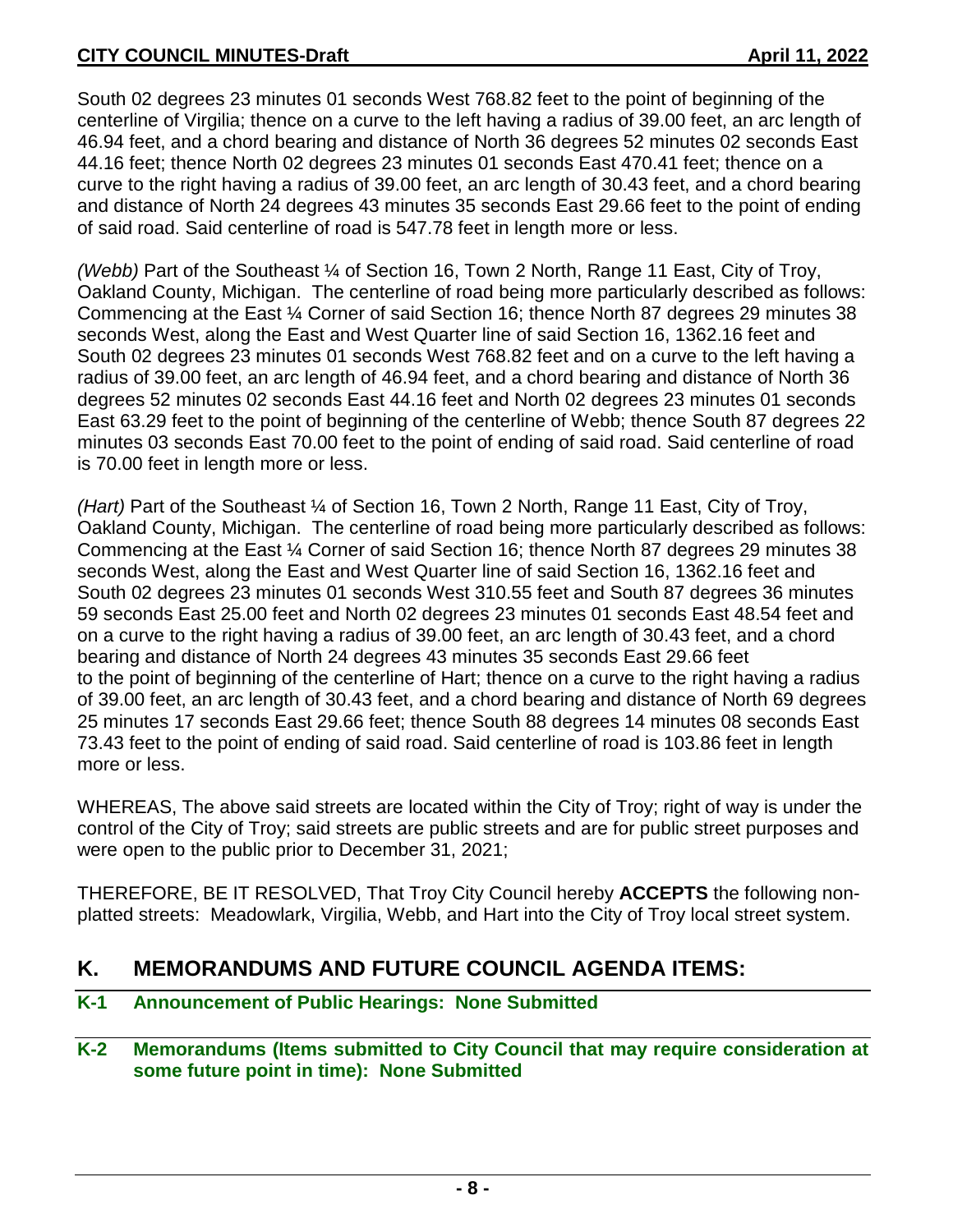**L. PUBLIC COMMENT FOR ITEMS NOT ON THE AGENDA FROM TROY RESIDENTS AND BUSINESSES:** 

## **M. CITY COUNCIL/CITY ADMINISTRATION RESPONSE/REPLY TO PUBLIC COMMENT FOR ITEMS NOT ON THE AGENDA FROM TROY RESIDENTS AND BUSINESSES:**

## **N. COUNCIL REFERRALS:**

**Items Advanced to the City Manager by the Mayor and City Council Members for Placement on the Agenda**

**N-1 No Council Referrals**

## **O. REPORTS:**

### **O-1 Minutes – Boards and Committees:**

- a) Historical District Study Committee-Final October 5, 2021
- b) Civil Service Commission (Act 78)-Final November 9, 2021
- c) Election Commission-Final February 16, 2022
- d) Election Commission-Draft April 6, 2022

Noted and Filed

## **O-2 Department Reports:**

a) Transportation Improvement Association 2021 Review Noted and Filed

#### **O-3 Letters of Appreciation:**

a) To the Troy Fire Department from the Detroit Lions Noted and Filed

## **O-4 Proposed Proclamations/Resolutions from Other Organizations: None Submitted**

# **P. COUNCIL COMMENTS:**

## **P-1 Council Comments**

Council Member Chamberlain-Creanga thanked City Council for their support during her recent trip to Romania and Ukraine. She commented on the conflict and the humanitarian efforts in the area, and she thanked Troy residents, Nicolai Ianos, Borys Potapenko, and Mihaela Mitrofan, for their assistance in providing contacts overseas and their humanitarian aid to Ukraine.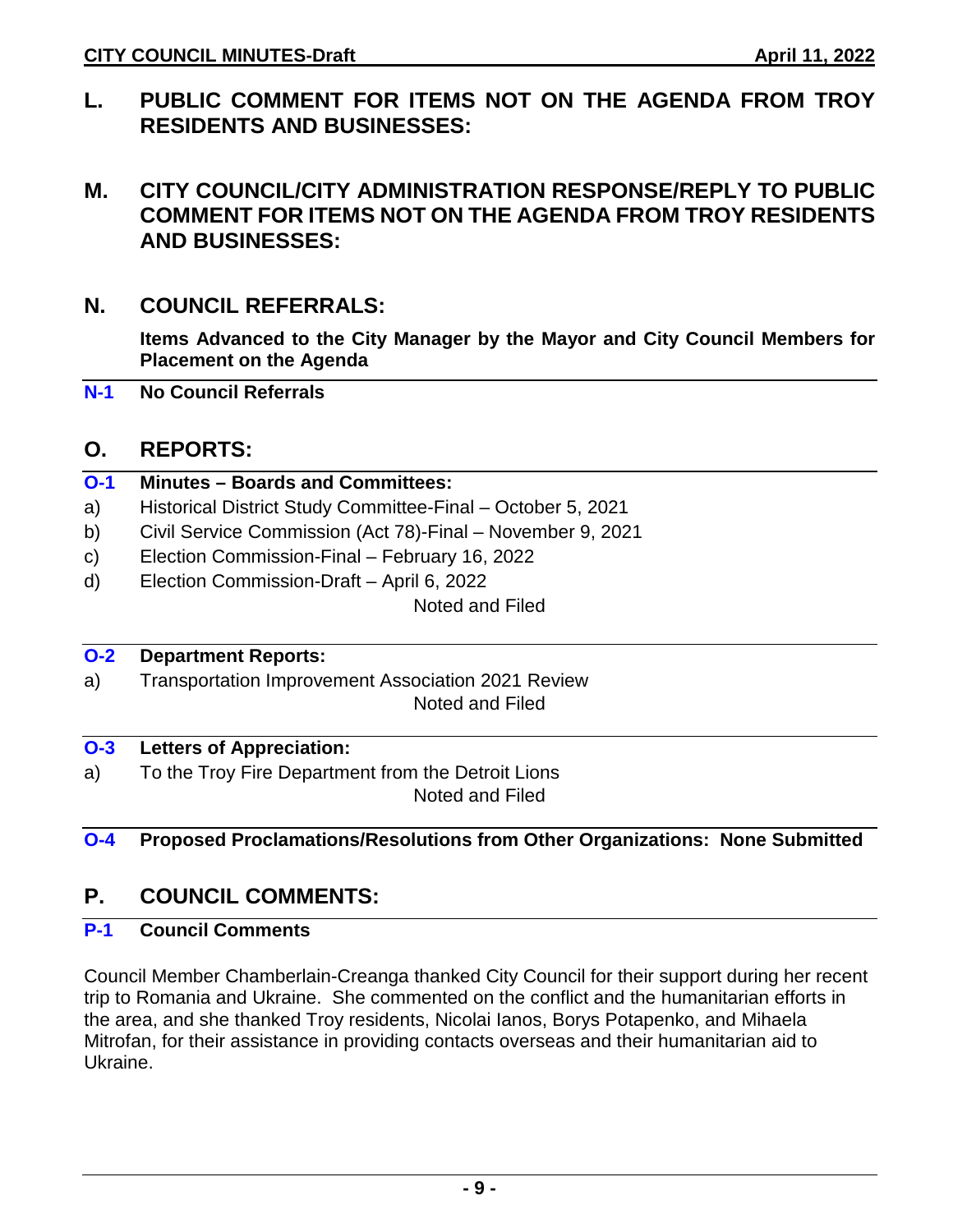# **Q. PUBLIC COMMENT FOR ITEMS ON OR NOT ON THE AGENDA FROM MEMBERS OF THE PUBLIC OUTSIDE OF TROY (NOT RESIDENTS OF TROY AND NOT FROM TROY BUSINESSES):**

There was a consensus of City Council to allow the person to speak who did not sign up to speak during public comment.

Dawud Walid, Executive Director on Council on Islamic-American Relations, spoke about the Muslim community in Troy and the Closed Session topic.

The Meeting **RECESSED** at 8:07 PM.

The Meeting **RECONVENED** into Closed Session at 8:20 PM.

# **R. CLOSED SESSION**

**R-1 Closed Session**

# **S. ADJOURNMENT:**

The Meeting **ADJOURNED** at 9:35 PM.

Mayor Ethan Baker

Cheryl A. Stewart, CMC, MiPMC II Deputy City Clerk